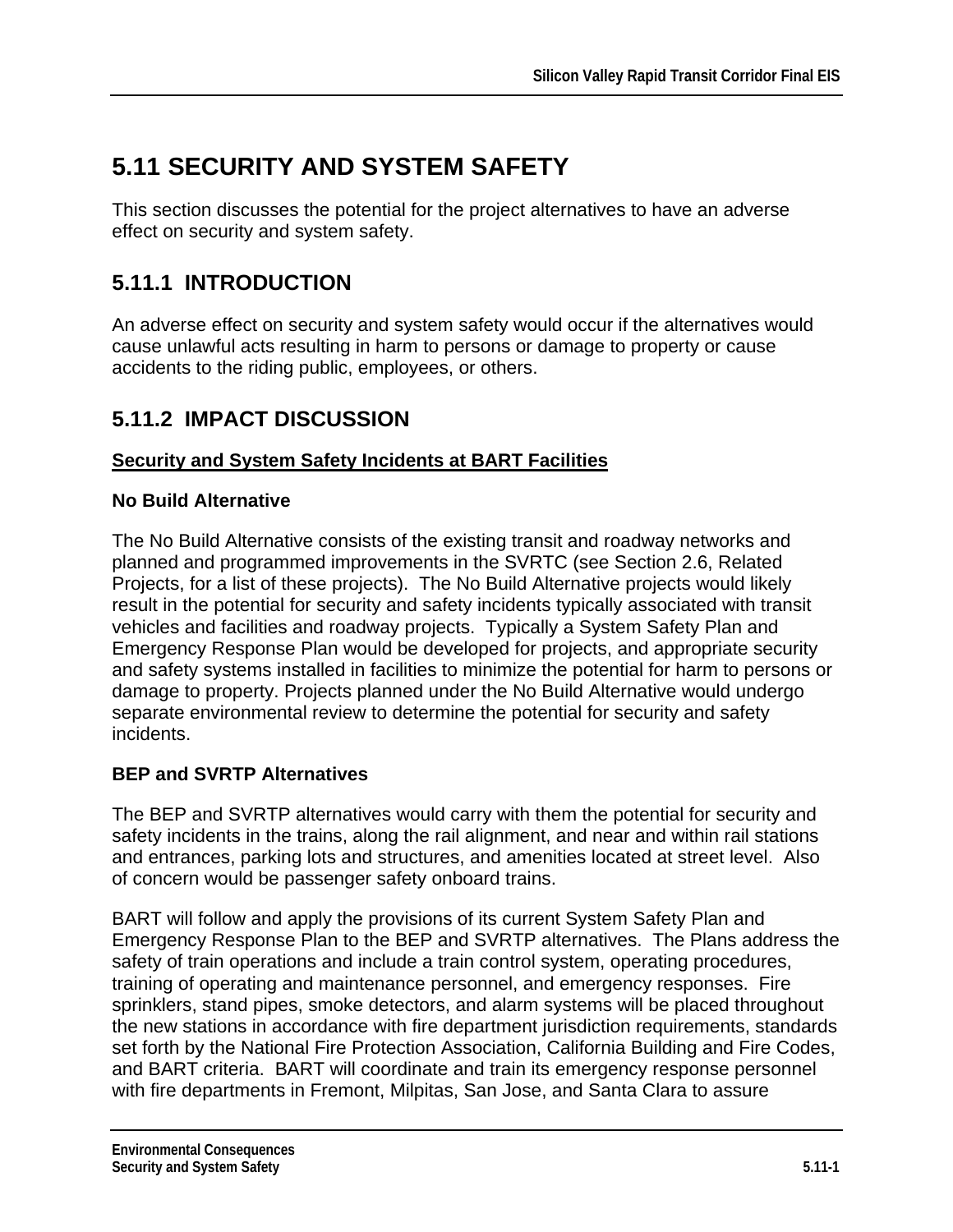response readiness in the event of an emergency. In addition, BART's police force and safety department staff will be expanded to cover the extension. A BART Transit Police Station will be included at the Alum Rock Station. The presence of the police station at the Alum Rock Station, midway along the SVRTP Alternative alignment, will provide a visible security presence for passengers and enhance the responses to emergency calls at this and other stations in this alternative.

In the City of Fremont (where BART has existing service and facilities and where the BEP and SVRTP alternatives begin), police from the City of Fremont Police Department may respond first to calls reporting crimes in progress on BART facilities. Similarly, when BART police units are patrolling nearby, they may respond first to calls outside their jurisdiction and stabilize the scene until units with authority arrive.

VTA and BART would expand existing mutual aid agreements with the cities of Fremont, Milpitas, San Jose, and Santa Clara. Provision of police services to the BEP and SVRTP alternatives will result in a safe environment. Information on police and fire department services in the SVRTC is provided in Section 4.3, Community Services and Facilities.

Fencing will be installed along the at-grade and depressed BART alignments and at train portals. Fencing will separate the BART tracks from the UPRR tracks to prevent passengers from crossing tracks after disembarking from a train.

BART stations and parking areas will be lighted and have designated walkways for pedestrians. Passengers disembarking and walking to their destinations will be clearly directed to use sidewalks and crosswalks. Station platforms, fare gates, and elevators will be monitored by closed-circuit television (CCTV). BART will ensure that there is adequate police presence, as well as surveillance cameras and emergency call boxes, at all BART stations and parking facilities.

A railroad intrusion detection system will be installed to detect and sound an alarm if a derailed railroad train encroaches onto the BART ROW. The system will include an additional redundant railroad intrusion detection system and cover all portions of the BEP and SVRTP alternative alignments adjacent to the UPRR ROW.

Application of the design requirements, as discussed in this section, will reduce safety and security risks associated with the BEP and SVRTP alternatives. A safe and secure environment will be provided through implementation of national and state codes, regulations, and guidelines (see Section 4.11, Security and System Safety). In addition, the BART Police Department, in coordination with local jurisdictions, will implement BART's System Safety Program Plan and Emergency Plan. Given the above, no mitigation measures related to security and system safety are required for the BEP or SVRTP alternative.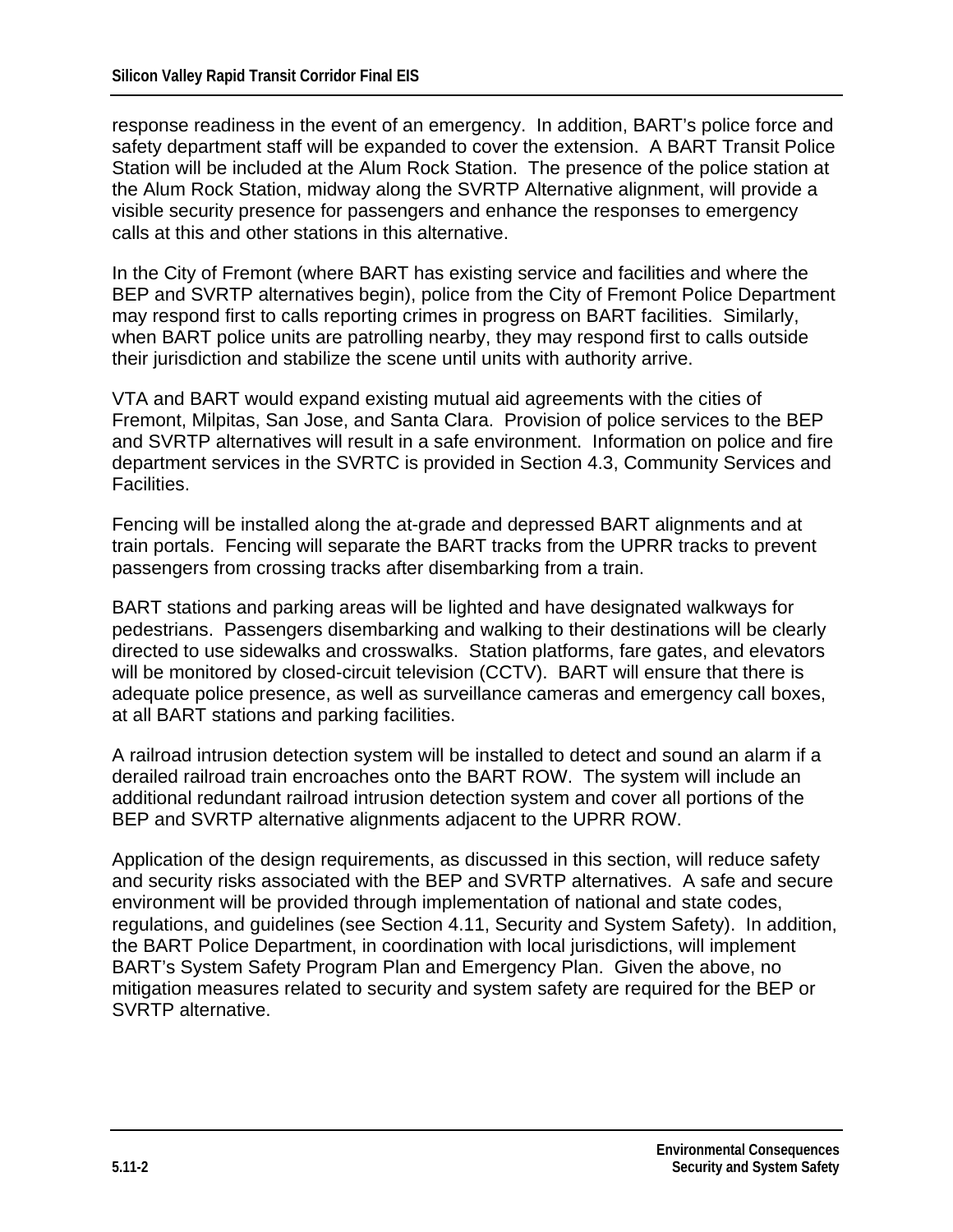## **5.11.3 CUMULATIVE IMPACTS**

Cumulative security and system safety affects from the BEP and SVRTP alternatives in combination with other transportation projects in the SVRTC will be offset by projectspecific mitigation and compliance with local police and fire department requirements. In addition, as discussed above, because BART provides its own System Safety Department and police department, the BART extension would not adversely affect security and system safety. Therefore, the alternatives would not significantly contribute to cumulative effects on security and system safety.